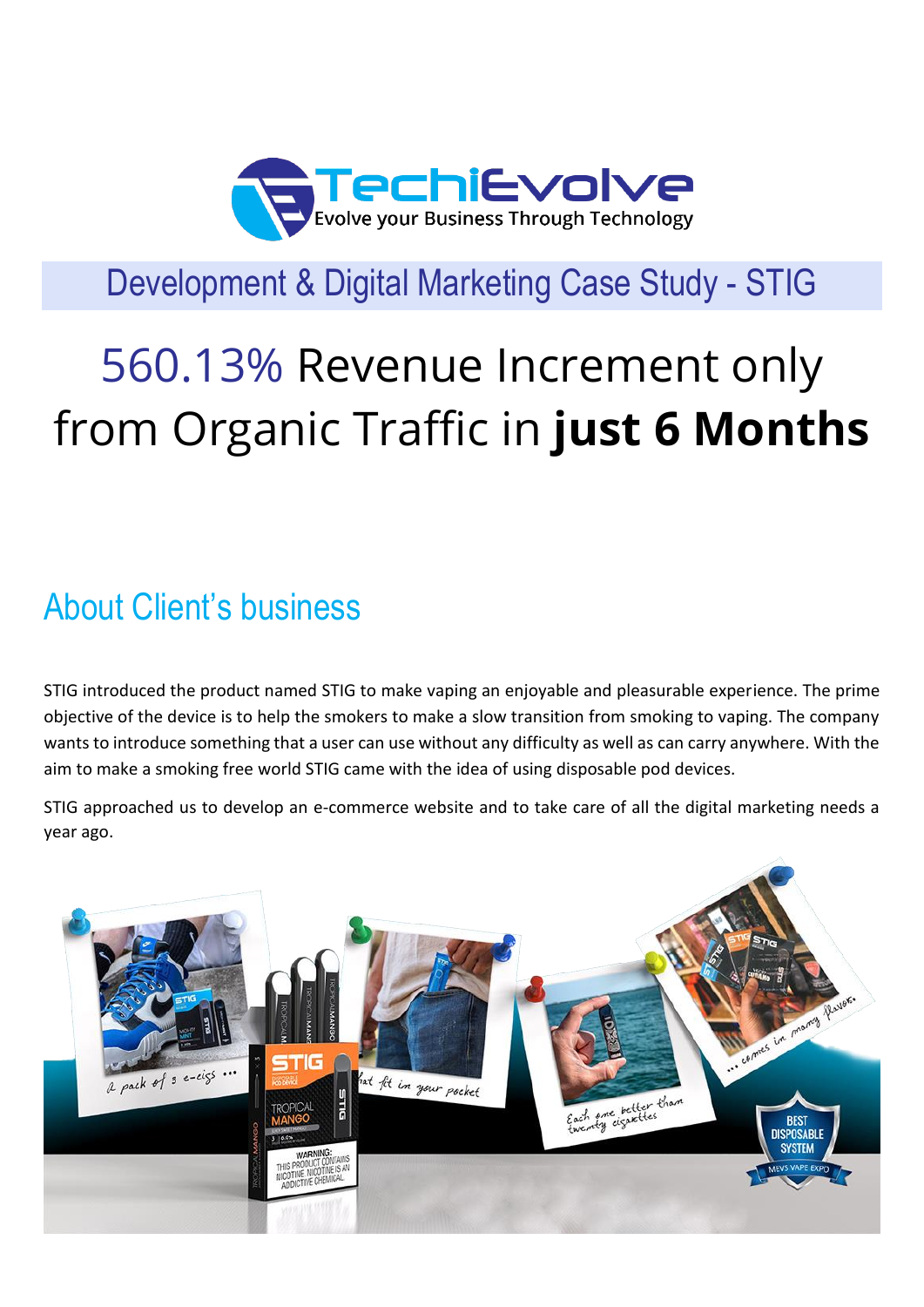# **Objective**

After STIG approached us, our primary objective was to develop a user-friendly website that can attract the customers through its unique design and colorful structure. Due to the smaller number of products, the objective was to build a single page website with the aim to keep the buying option simple and easy.

#### Development Objective:

Our basic development objectives were the followings:



A Payment Gateway is an important part of any e-commerce platform, so our objective was to give the website a secured payment section for both the wholesale and retail section.

Our objective was to make a user-friendly website through which the customer can buy the product by investing least possible time. So, we wanted to implement some top-notch features in the website. On the other end, we also wanted to make the operations easy for the site admins.

We focused on implementing an updated **CMS** to help the company to manage the website without any technical help of the developers. So, we aimed to keep the coding clean.

We knew that a huge traffic will hit the site once it would be live so our objective was to use improved Server to manage the traffic properly.

### Digital Marketing Objective:

On the side of marketing, our focus was on the branding of the product as STIG was a brand-new product and we need to boost the sales through *large quality traffic*.

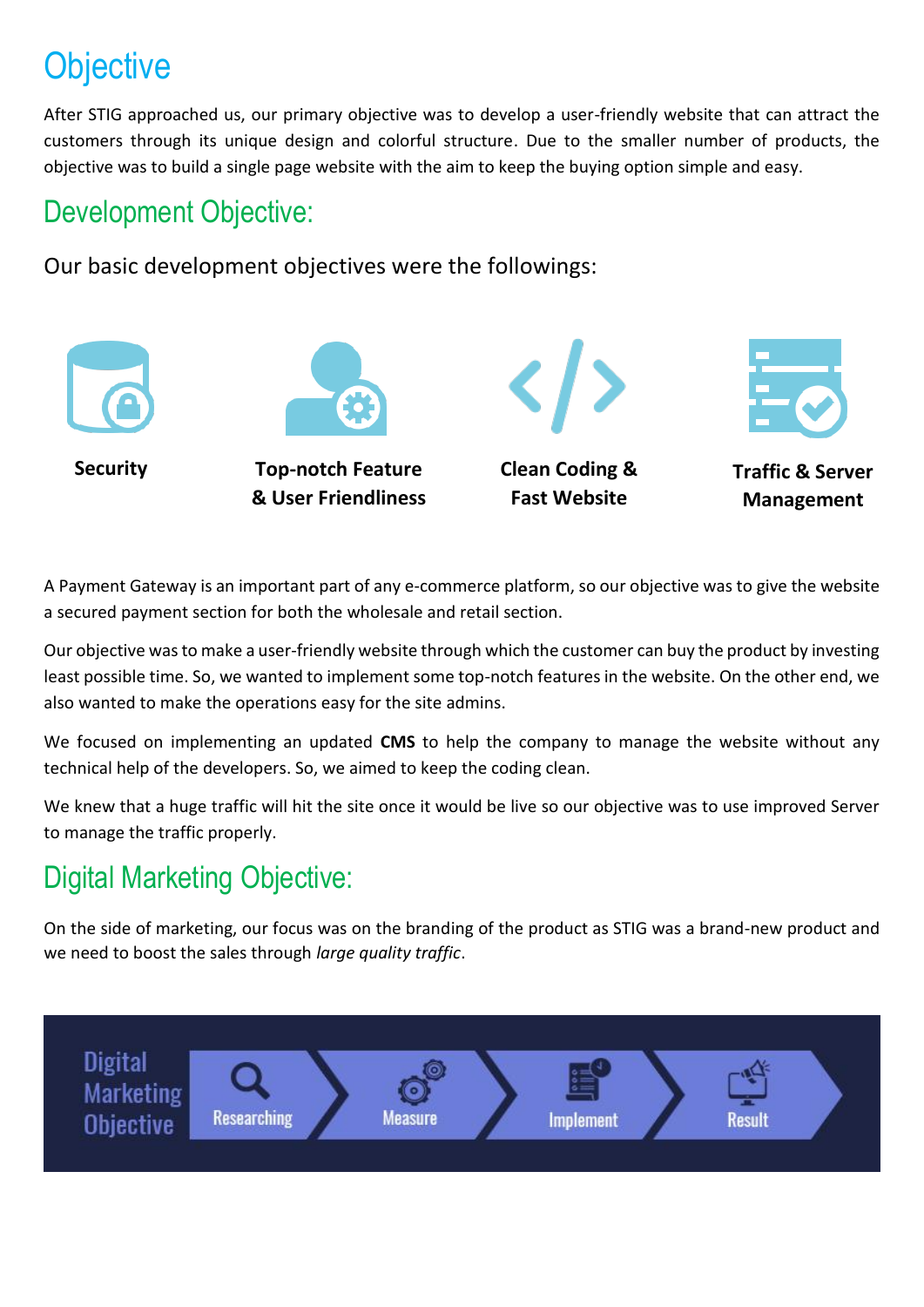## **Challenge**

Nearly a year ago when STIG has chosen us as their **IT and Digital Marketing partner**, the biggest challenge for us was to develop a great website with all the built-in functionalities and to launch a successful digital marketing campaign to generate revenue for them.

#### Development Challenges

Stock Management: The client has warehouses at different locations. However, the client' demand was to operate all the different locations through a single point of interface. It was a challenge for the developers to create a single interface that will be able to manage all the warehouses stocks of different locations.

Advance Reporting System: The client asked us for an advanced reporting system through which he can be enable to generate all the details of the inventory and sales. Incorporating a new report system with advanced features within the Magento 2 platform was a challenge as it requires a high-level alteration in database structure.

#### Digital Marketing Challenges

On the part of digital marketing, the single page website was a challenge for us. We know it is highly difficult to get rank for the single page website as you have a very less amount of content to put.

Already there were established companies like Juul, Myle, so compete with them and establish our new brand became a tough challenge for us within a defined budget.

## Services Taken:







#### **Digital Marketing**

|                       | <b>Brand establishment</b>        |
|-----------------------|-----------------------------------|
| ℅                     | <b>Search Engine Optimization</b> |
| ł                     | Social Media Optimization         |
| ----<br>----<br>----- | Online reputation manageme        |
| õ                     | <b>CRO</b>                        |
|                       | <b>Sales generation</b>           |

 $ent$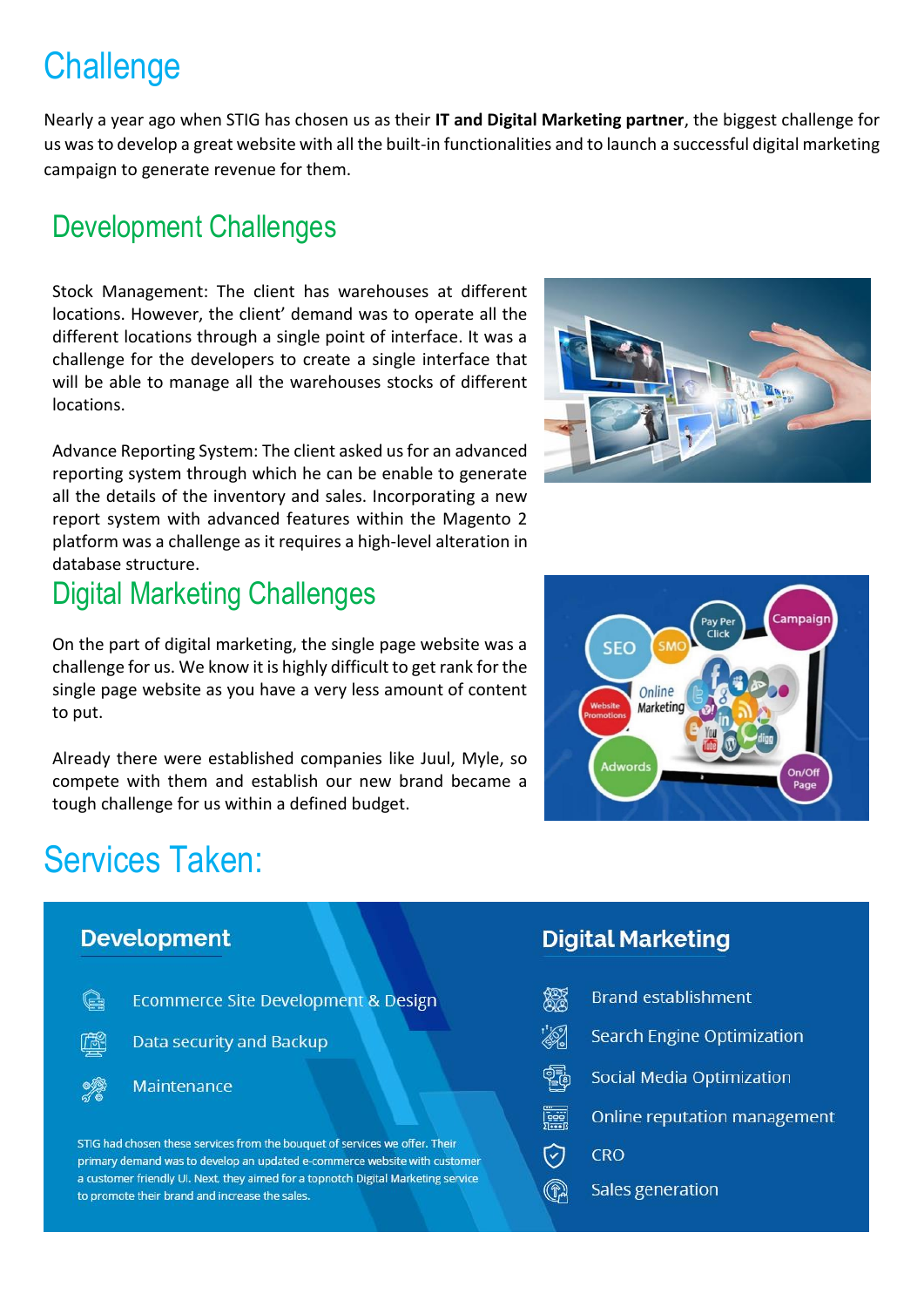# **Insights**

Our first plan was to prepare an error-free website as fast as possible. Once completing the website, we shifted our focus to identify the possible digital marketing strategies to implement.

We did a competitive analysis and **SWOT** (Strength, Weakness, Threat & Opportunity) analysis to build a strong digital marketing strategy.

We shortlisted target specific keywords to optimize and implement them in our content marketing strategy.

# Approach



### Development Approach

#### **To achieve our objectives, we took the following approaches.**

- Secured payment gateway Authorize.net
- Used Magento 2 platform
- Store locator function
- simple two step buying
- AWS cloud server for traffic management
- Daily backup

Building a secured website was the primary objective of our developers. To keep the payment safe, we implemented a third party secured payment gateway **Authorize.net** in the **Magento 2** platform. Magento 2 CMS helps to maintain a clean coding structure.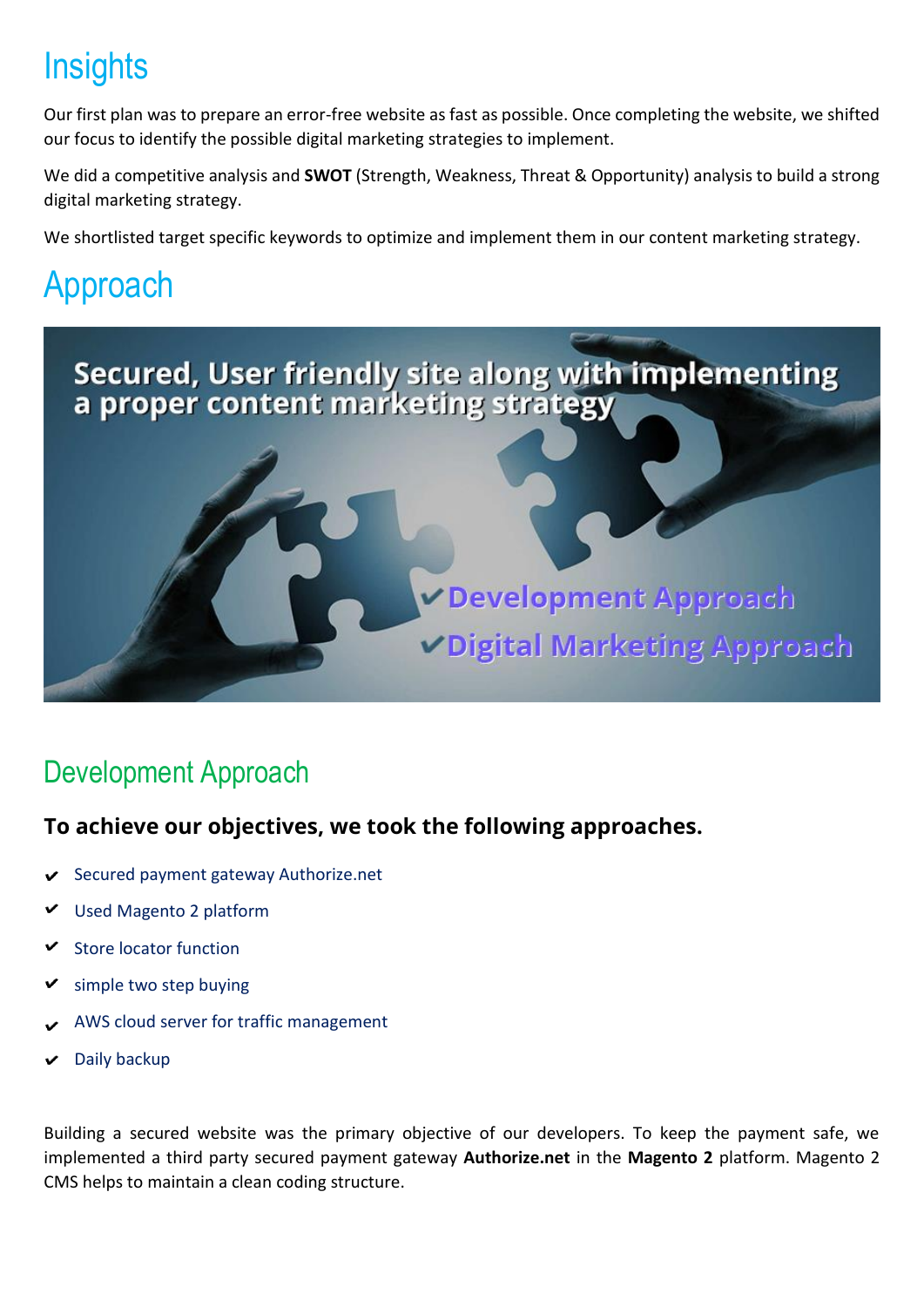We always aimed to give some topnotch services to the customers. So, we implemented a store locator function in the site, through which a customer can find the nearest store location from which he can buy the product physically. We also created an automated promotional campaigning function for the site admin.

However, to make the online purchase easy, we implemented a simple two step buying process. You just need to select the product and checkout.

We were enough confident of our digital marketing strategy, so we used the **AWS cloud server**, which can handle huge traffic besides providing data security. We used to monitor and take daily backups to give an uninterrupted service to STIG.

### Digital Marketing Approach

We knew it well from the starting that we would face tough competition. So, based on the competitor' analysis we aim to provide a value-driven user experience. We took the following approaches for **Digital Marketing**.

## Site Optimization and SEO

We optimized the content with the right keywords to make it easy for **Google** bot to crawl the content and to put the site on a higher position in the **SERP** for the relevant keywords. We added a few relevant points, which we found user-friendly and deleted few which are not.

We focused on developing a solid content marketing strategy to give the visitors a value driven result. We start producing content which are adds value to the user' query. The prime focus of our contents was the following.









We categorized our content based on the above-mentioned points to funnelled the journey of the visitor to customer.

We build quality backlinks, which ultimately serves the purpose of securing higher ranks in **Google SERP**.

Remember that it is not just posting the contents, but posting the relevant contents matters most.

## **SMO**

Social media is the most powerful tool of this generation. So, we used various social media platforms like Facebook, Twitter, Pinterest, Instagram to promote the **STIG** product to make awareness about the product. Later, we started these platforms to promote and sales our products to increase help in engagement and sales conversion.



Thus, our collective effort helps us to reach our goal. You can see the reflection of these collective efforts in detail in the result section.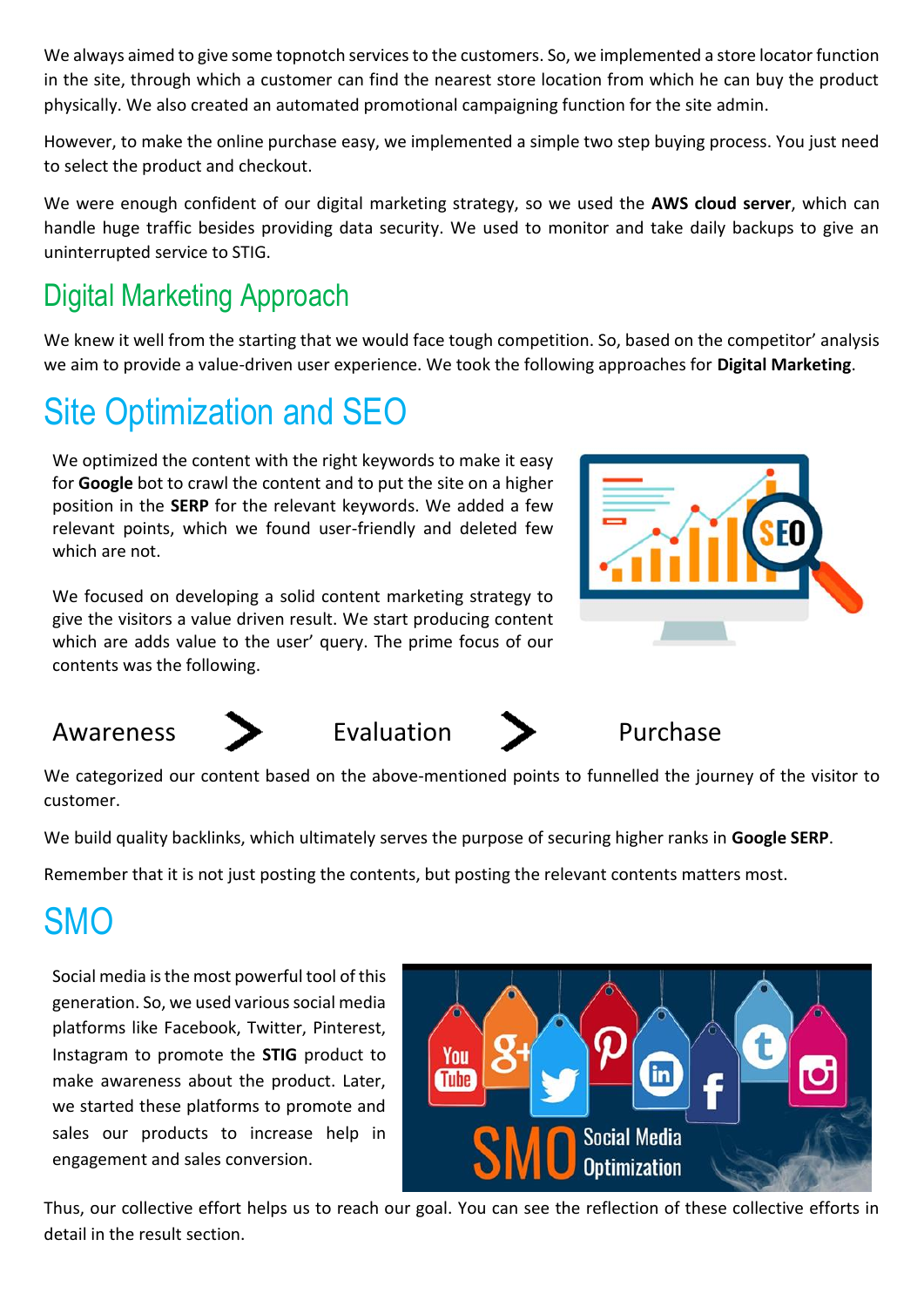## Brand Establishment & Managing online reputation

We focused on effective branding and thus managing the online reputation was a big part of it. We ensured that no low-quality link could affect our site reputation. By improving the privacy policy of the social media accounts, we ensure a clean reputation. We strictly monitor the **reviews on Google**, Social sites and maintain them properly.

## CRO

Several digital marketing firms stopped by just diverting the traffic to the sites. However, we do not. For us, conversion is more important. By doing the AB testing, we kept a close look at the reaction of the visitors and the performance of the landing page. During the process we have redesigned the landing page of the site unless we reached the perfection. We analysed the analytic reports and performed the amendments as needed.

#### **Results**

**345.28%** increment in traffic whereas sales increased by **422.78%** without a single complain of site down



The collective efforts from our development and digital marketing team displayed an incredible result. Since the site went live, we never got a single complaint of hacking or site down. Great speed and responsive design sails it through both the desktops, laptops and mobile devices smoothly.

More than **30 security** threats are blocked even before they could affect the site in the **last 6 months.**

Our Digital Marketing efforts are no less than our development efforts, rather remain a step ahead which is reflected in the results. Take a look: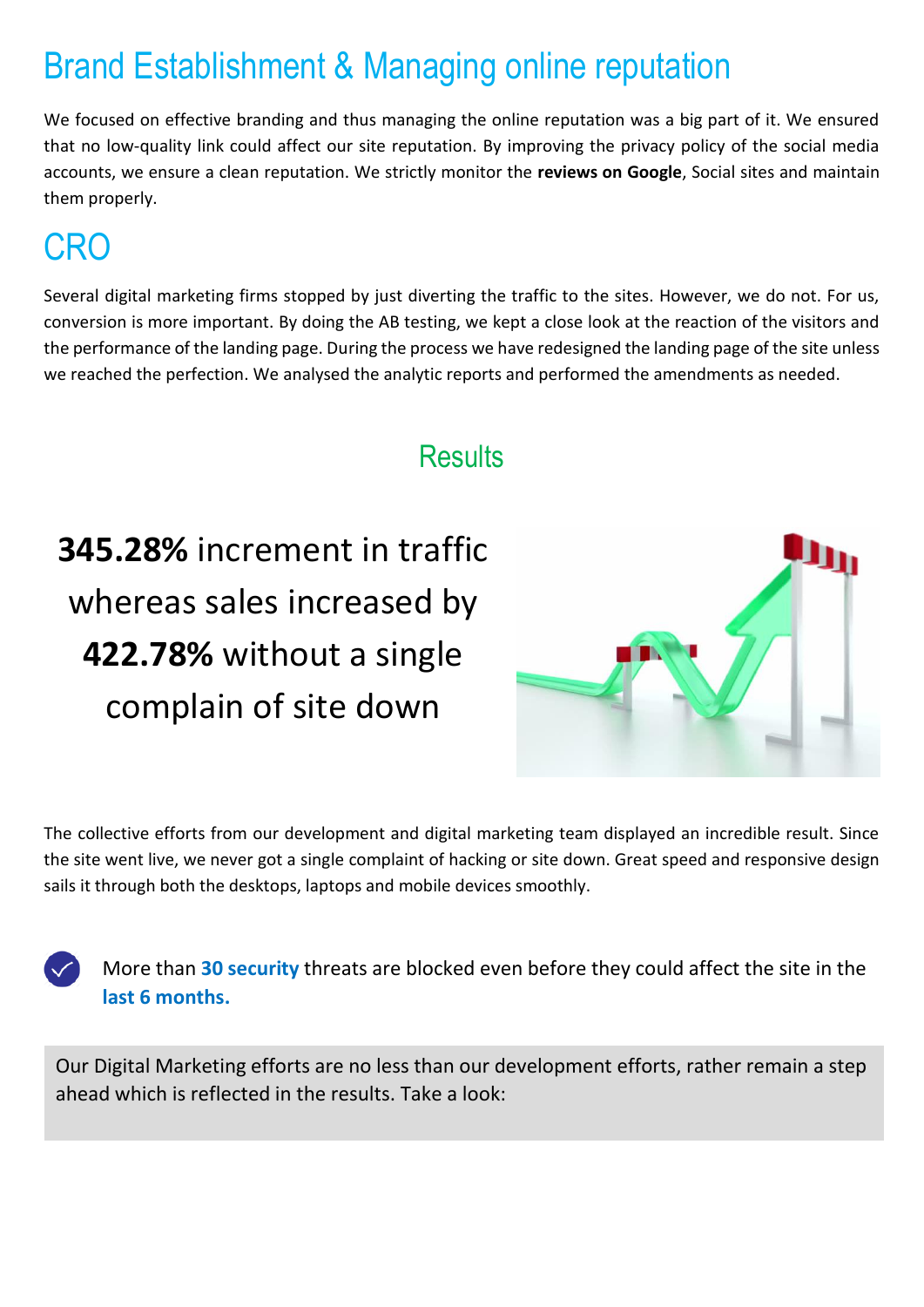

| All accounts > STIG<br>STIG <del>v</del> | $\alpha$        | Try searching "Week over Week Growth of Sessions"                     | $\blacksquare$<br>$\bullet$<br>- 1                                                            |
|------------------------------------------|-----------------|-----------------------------------------------------------------------|-----------------------------------------------------------------------------------------------|
| <b>Audience Overview ♥</b>               |                 |                                                                       | SAVE & EXPORT < SHARE   CA INSIGHTS                                                           |
| All Users<br>100.00% Users               |                 | + Add Segment                                                         | Mar 30, 2018 - Mar 27, 2019 ~                                                                 |
| Overview                                 |                 |                                                                       |                                                                                               |
| VS.<br>Users<br>$\overline{\phantom{a}}$ | Select a metric |                                                                       | Day Week Month<br>Hourly                                                                      |
| <b>Users</b>                             |                 |                                                                       |                                                                                               |
| 3,000                                    |                 |                                                                       |                                                                                               |
| 2,000                                    |                 |                                                                       |                                                                                               |
| 1,000                                    |                 | Munummon                                                              | minimentalement                                                                               |
|                                          | May 2018        | <b>June 2018</b><br><b>July 2018</b><br>August 2018<br>September 2018 | March 2019<br>October 2018<br>November 2018<br>December 2018<br>January 2019<br>February 2019 |

#### We recorded a fabulous **422.78%** Sales increment in the last **6 months**.

|                                      | Oct 1, 2018 - Mar 27, 2019: CRevenue Commerce Conversion Rate |                     |                  |              |               |            |
|--------------------------------------|---------------------------------------------------------------|---------------------|------------------|--------------|---------------|------------|
|                                      | Apr 6, 2018 - Sep 30, 2018: CRevenue Commerce Conversion Rate |                     |                  |              |               |            |
| \$6,000.00                           |                                                               |                     |                  |              |               | 4.00%      |
| \$4,000.00<br>\$2,000.00             |                                                               |                     |                  |              |               | $-2.00%$   |
|                                      | November 2018                                                 | December 2018       |                  | January 2019 | February 2019 | March 2019 |
|                                      |                                                               |                     | $-$              |              |               |            |
| <b>Revenue &amp; Conversion Rate</b> |                                                               | <b>Transactions</b> |                  |              |               |            |
| Revenue                              | <b>Ecommerce Conversion Rate</b>                              | Transactions        | Avg. Order Value |              |               |            |
| 422.78%                              | 20.18%                                                        | 330.20%             | 21.52%           |              |               |            |

**482.36%** organic traffic improvement, we managed **507.17%** sales increment only from the organic traffic. The traffic leads to a successful **560.13%** revenue increment from organic traffic.

| ALL > DEFAULT CHANNEL GROUPING: Organic Search [w]                         |                                                                        |                  |           |                    |                     |                       |                                  |                        | Oct 1, 2018 - Mar 27, 2019<br>Compare to: Apr 6, 2018 - Sep 30, 2018 |  |  |
|----------------------------------------------------------------------------|------------------------------------------------------------------------|------------------|-----------|--------------------|---------------------|-----------------------|----------------------------------|------------------------|----------------------------------------------------------------------|--|--|
| All Users<br>+31.08% Users                                                 | + Add Segment                                                          |                  |           |                    |                     |                       |                                  |                        |                                                                      |  |  |
| Explorer                                                                   |                                                                        |                  |           |                    |                     |                       |                                  |                        |                                                                      |  |  |
| Summary Site Usage Ecommerce                                               |                                                                        |                  |           |                    |                     |                       |                                  |                        |                                                                      |  |  |
| $\leq$ .<br>Users - VS. Select a metric<br><b>Day</b><br>Week Month        |                                                                        |                  |           |                    |                     |                       |                                  |                        |                                                                      |  |  |
| Oct 1, 2018 - Mar 27, 2019: O Users<br>Apr 6, 2018 - Sep 30, 2018: © Users |                                                                        |                  |           |                    |                     |                       |                                  |                        |                                                                      |  |  |
| 3,000                                                                      |                                                                        |                  |           |                    |                     |                       |                                  |                        |                                                                      |  |  |
|                                                                            |                                                                        |                  |           |                    |                     |                       |                                  |                        |                                                                      |  |  |
| 2,000                                                                      |                                                                        |                  |           |                    |                     |                       |                                  |                        |                                                                      |  |  |
| 1,000                                                                      |                                                                        |                  |           |                    |                     |                       |                                  |                        |                                                                      |  |  |
|                                                                            |                                                                        |                  |           |                    |                     |                       |                                  |                        |                                                                      |  |  |
| November 2018                                                              |                                                                        | December 2018    |           |                    | January 2019<br>$-$ | February 2019         |                                  | March 2019             |                                                                      |  |  |
| Primary Dimension: Keyword Source Landing Page Other =                     |                                                                        |                  |           |                    |                     |                       |                                  |                        |                                                                      |  |  |
| Plot Rows                                                                  | Q advanced 图 ● 日 2 ※ III<br>Secondary dimension = Sort Type: Default = |                  |           |                    |                     |                       |                                  |                        |                                                                      |  |  |
| Keyword                                                                    | Acquisition                                                            |                  |           | <b>Behavior</b>    |                     |                       | Conversions aCommerce *          |                        |                                                                      |  |  |
|                                                                            | Users                                                                  | <b>New Users</b> | Sessions  | <b>Bounce Rate</b> | Pages / Session     | Avg. Session Duration | <b>Ecommerce Conversion Rate</b> | Transactions           | Revenue                                                              |  |  |
|                                                                            | 482.36% ▲                                                              | 490.78% ▲        | 472.55% ▲ | 92.41%             | $3.82%$ $*$         | $3.02%$ $\triangleq$  | $6.05%$ $\triangleq$             | $507.17%$ $\triangleq$ | 560.13% $\triangleq$                                                 |  |  |